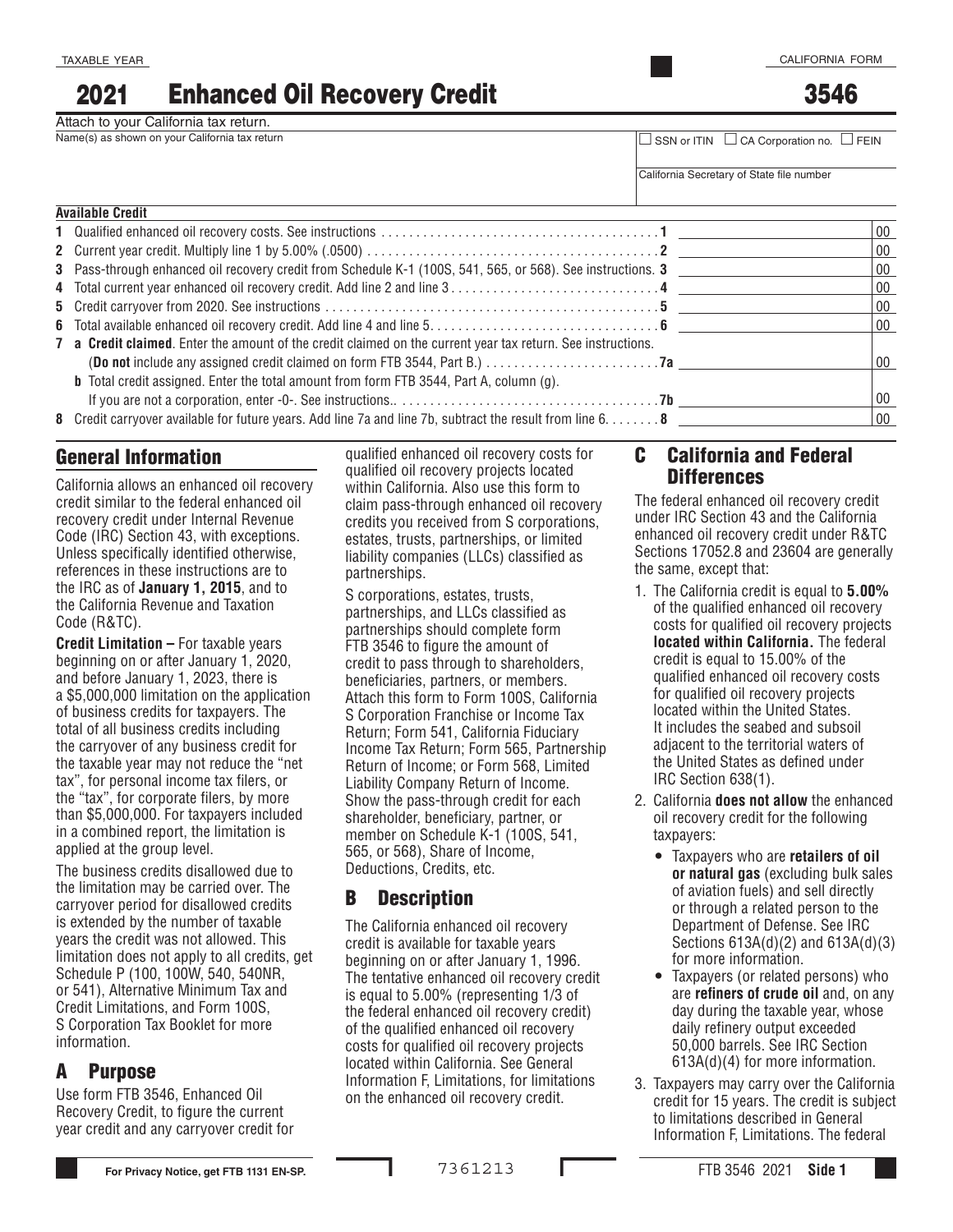credit is part of the general business credit subject to the limitations imposed by IRC Section 38.

## D Definitions

#### **Qualified enhanced oil recovery costs** –

- 1. Any amount the taxpayer pays or incurs during the taxable year for tangible property located within California:
	- That is an integral part of a qualified enhanced oil recovery project in California.
	- For which depreciation (or amortization) is allowable.
- 2. Any intangible drilling and development costs:
	- The taxpayer pays or incurs in connection with a qualified enhanced oil recovery project located within California.
	- For which the taxpayer elects to capitalize and amortize such costs under IRC Section 263(c) and R&TC Sections 17201 and 24423.
- 3. Any qualified tertiary injectant expenses the taxpayer pays or incurs in connection with a qualified enhanced oil recovery project located within California.

For California Personal Income Tax Law and Corporation Tax Law purposes, taxpayers must capitalize and deduct tertiary injectant costs through depreciation because California has not conformed to the provisions of IRC Section 193.

**Qualified enhanced oil recovery project –**  Any project **located within California**  involving the application of one or more tertiary recovery methods defined in IRC Section 193(b)(3), and mentioned below, that you can reasonably expect to result in more than an insignificant increase in the amount of crude oil recovery.

**Tertiary recovery methods –** Methods qualifying for the credit include miscible fluid displacement, steam drive injection, microemulsion flooding, in situ combustion, polymer-augmented water flooding, cyclic-steam injection, alkaline (or caustic) flooding, carbonated water flooding, immiscible nonhydrocarbon gas displacement, or any other method the Secretary of the Treasury approves.

# E Basis

You must reduce the basis of property by the amount of the credit attributable to that property. You must make the basis adjustment for the taxable year in which the credit is allowed.

# F Limitations

**Credit limitation –** For taxable years beginning on or after January 1, 2020, and before January 1, 2023, there is a \$5,000,000 limitation on the application of business credits for taxpayers. The total of all business credits including the carryover of any business credit for the taxable year may not reduce the "net tax", for personal income tax filers, or the "tax", for corporate filers, by more than \$5,000,000. For taxpayers included in a combined report, the limitation is applied at the group level.

The business credits disallowed due to the limitation may be carried over. The carryover period for disallowed credits is extended by the number of taxable years the credit was not allowed. This limitation does not apply to all credits, get Schedule P (100, 100W, 540, 540NR, or 541), and Form 100S Booklet for more information.

**Federal election –** If a taxpayer has no federal enhanced oil recovery credit due to making an election for an item of property under IRC Section 43(e), which is an election not to apply IRC Section 43 for federal tax purposes, the election is binding and irrevocable for California purposes. The California enhanced oil recovery credit with respect to that item of property is zero.

**Ineligible taxpayers –** Certain refiners of crude oil, taxpayers that are not permitted to compute their depletion allowance under IRC Section 613 because they are retailers of oil or natural gas, and certain related parties, cannot claim the California Enhanced Oil Recovery Credit. See IRC Sections 613A(d)(2) through 613A(d)(4) for more information on ineligible taxpayers.

**Reduced credit –** The credit is reduced when the reference price, determined under IRC Section 45K(d)(2)(C), exceeds \$28 per barrel. The \$28 value is adjusted for inflation for years after 1991. If the reference price exceeds the base value of \$28 (as adjusted by inflation) by more than \$6, the credit is zero. For 2021, there is no reduction of the credit.

**Other limitations –** If an item of property qualifies the taxpayer to take the enhanced oil recovery credit as well as any other California credit, the taxpayer must make an election on the original tax return for each year stating which credit is being claimed. Such an election cannot be revoked except with the written consent of the Franchise Tax Board (FTB).

S corporations may claim only 1/3 of the credit against the 1.5% entity-level tax (3.5% for financial S corporations), the remaining 2/3 must be disregarded and may not be used as carryover. S corporations can pass through 100% of the credit to their shareholders.

If a taxpayer owns an interest in a disregarded business entity [a single member limited liability company (SMLLC) not recognized by California, and for tax purposes treated as a sole proprietorship owned by an individual or a branch owned by a corporation], the credit amount received from the disregarded entity is limited to the difference between the taxpayer's regular tax figured with the income of the disregarded entity, and the taxpayer's regular tax figured without the income of the disregarded entity.

For more information on SMLLC, get Form 568.

If the disregarded entity reports a loss, the taxpayer may not claim the credit this year but can carry over the credit amount received from the disregarded entity.

This credit cannot reduce the minimum franchise tax (corporations and S corporations), annual tax (limited partnerships, limited liability partnerships, and LLCs classified as partnerships), the alternative minimum tax (corporations, exempt organizations, individuals, and fiduciaries), the built-in gains tax (S corporations), or the excess net passive income tax (S corporations).

If a C corporation had unused credit carryovers when it elected S corporation status, the carryovers were reduced to 1/3 and transferred to the S corporation. The remaining 2/3 were disregarded. The allowable carryovers may be used to offset the 1.5% tax on net income in accordance with the respective carryover rules. These C corporation carryovers may not be passed through to shareholders. For more information, get Schedule C (100S), S Corporation Tax Credits.

This credit cannot reduce regular tax below the tentative minimum tax. Get Schedule P (100, 100W, 540, 540NR, or 541) for more information.

If this credit is taken in lieu of any deduction otherwise allowable for the same costs, the deduction must be reduced by the amount of credit claimed for the current taxable year (the amount shown on line 7a).

#### **This credit is not refundable.**